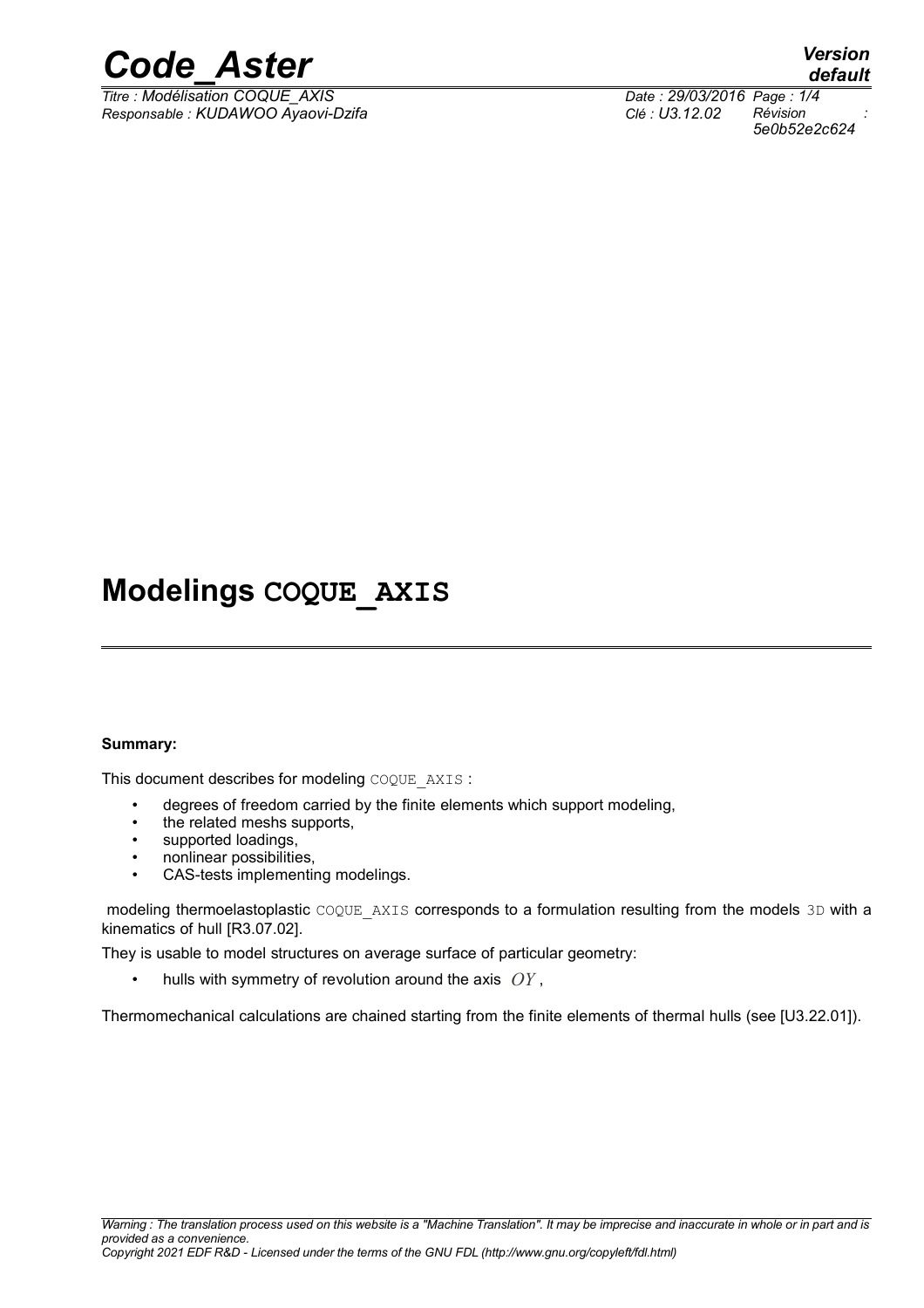## *Code\_Aster Version*

*Titre : Modélisation COQUE\_AXIS Date : 29/03/2016 Page : 2/4 Responsable : KUDAWOO Ayaovi-Dzifa Clé : U3.12.02 Révision :*

### **1 Discretization**

#### **1.1 Degrees of freedom**

For three modelings of hull the degrees of freedom of discretization are, in each node of the mesh support, the three components of displacement (two translations and a rotation). The nodes are supposed to belong to the average surface of the hull.

| <b>Finite element</b> | Degrees of freedom (with each node top) |  |     |  |  |
|-----------------------|-----------------------------------------|--|-----|--|--|
| MECXSE3               |                                         |  | DRZ |  |  |

### **1.2 Mesh support of the matrices of rigidity**

The meshs support of the finite elements, in displacement formulation, are segments with three nodes:

| <b>Modeling</b> | Mesh | <b>Finite element</b> | <b>Remarks</b> |
|-----------------|------|-----------------------|----------------|
|                 |      |                       |                |
| COOUE AXIS      | SEG3 | MECXSE3               |                |

#### **1.3 Mesh support of the loadings**

All the applicable loadings on the average surface of the elements of hull are treated by direct discretization on the mesh support of the element in displacement formulation.

*No mesh support of loading is thus necessary for the faces of the elements of hulls.*

For imposed displacements the meshs support are meshs reduced to a point.

## **2 Assignment of the characteristics**

For these elements of structures 2D, it is necessary to affect geometrical characteristics which are complementary to the data of grid. The definition of these data is carried out with the order AFFE\_CARA\_ELEM associated with the keyword following factor:

#### • **HULL**

Allows to define and affect on the meshs, the thickness, the coefficient of shearing, offsetting,…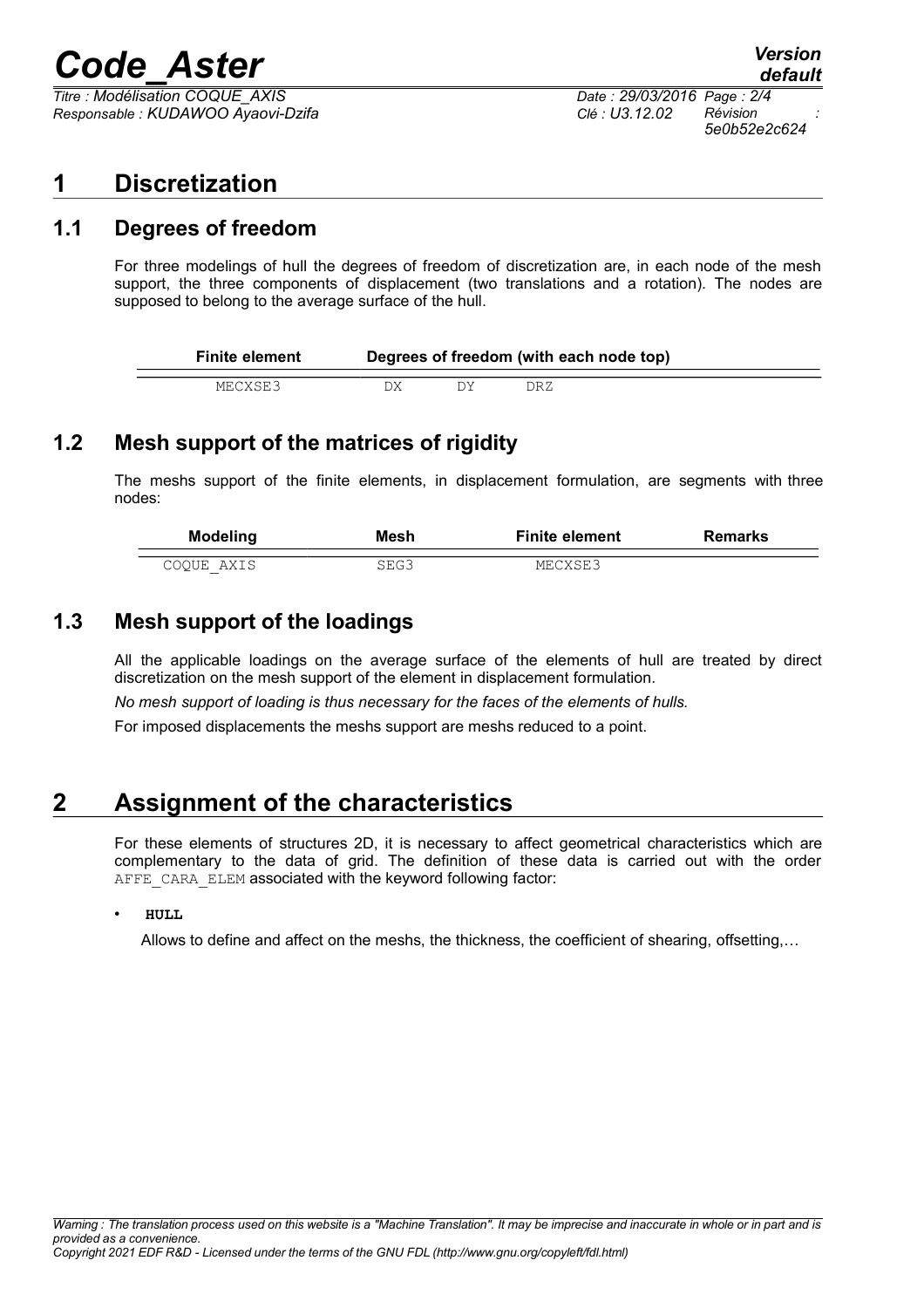## *Code\_Aster Version*

*Titre : Modélisation COQUE\_AXIS Date : 29/03/2016 Page : 3/4 Responsable : KUDAWOO Ayaovi-Dzifa Clé : U3.12.02 Révision :*

*5e0b52e2c624*

*default*

## **3 Supported loadings**

The loadings available are the following:

• **'FORCE\_COQUE'**

Allows to apply surface efforts.

• **'PRES\_REP'**

Allows to apply a pressure to a field of continuous medium.

• **'ROTATION'**

Allows to define the number of revolutions and the vector of rotation.

• **'GRAVITY'**

Allows to apply a loading of type gravity.

• The application of a thermal loading of dilation is carried out by defining the keyword factor AFFE\_VARC under AFFE\_MATERIAU [U4.43.03].

## **4 Non-linear possibilities**

#### **4.1 Law of behaviors**

Laws of behaviors specific to these modelings, usable under BEHAVIOR in STAT NON LINE and DYNA NON LINE are the relations of behavior in plane constraints available with modeling 'AXIS'(*cf.* [U4.51.11]).

#### **4.2 Deformations**

Only linearized deformations keyword 'SMALL' under DEFORMATION are available in the relations of behavior (*cf.* [U4.51.11]).